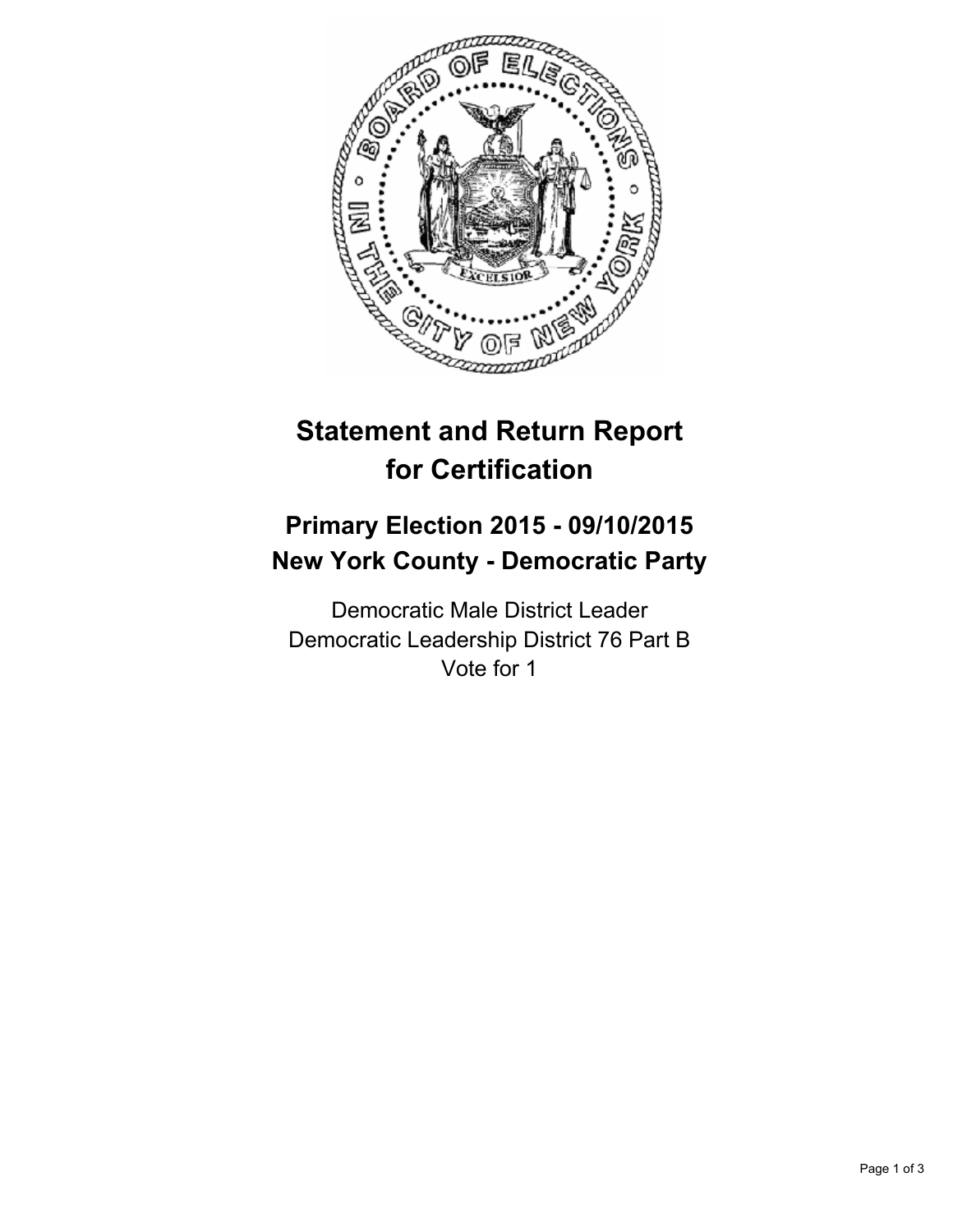

## **Assembly District 76**

| <b>PUBLIC COUNTER</b>                                    | 841            |
|----------------------------------------------------------|----------------|
| <b>ABSENTEE/MILITARY</b>                                 | 59             |
| <b>AFFIDAVIT</b>                                         | 3              |
| <b>Total Ballots</b>                                     | 903            |
| Less - Inapplicable Federal/Special Presidential Ballots | 0              |
| <b>Total Applicable Ballots</b>                          | 903            |
| MICAH Z. KELLNER                                         | 383            |
| <b>ADAM E. ROBERTS</b>                                   | 433            |
| BEN KALLOS (WRITE-IN)                                    | 1              |
| JOE STRONG (WRITE-IN)                                    | 1              |
| JOHN HALEBIAN (WRITE-IN)                                 | $\overline{2}$ |
| MIKE DILLION (WRITE-IN)                                  | 1              |
| MIKE DILLON (WRITE-IN)                                   | 1              |
| TERRANCE GRAVIS (WRITE-IN)                               | 1              |
| TODD L. MORRIS (WRITE-IN)                                |                |
| UNATTRIBUTABLE WRITE-IN (WRITE-IN)                       | 1              |
| <b>Total Votes</b>                                       | 825            |
| Unrecorded                                               | 78             |